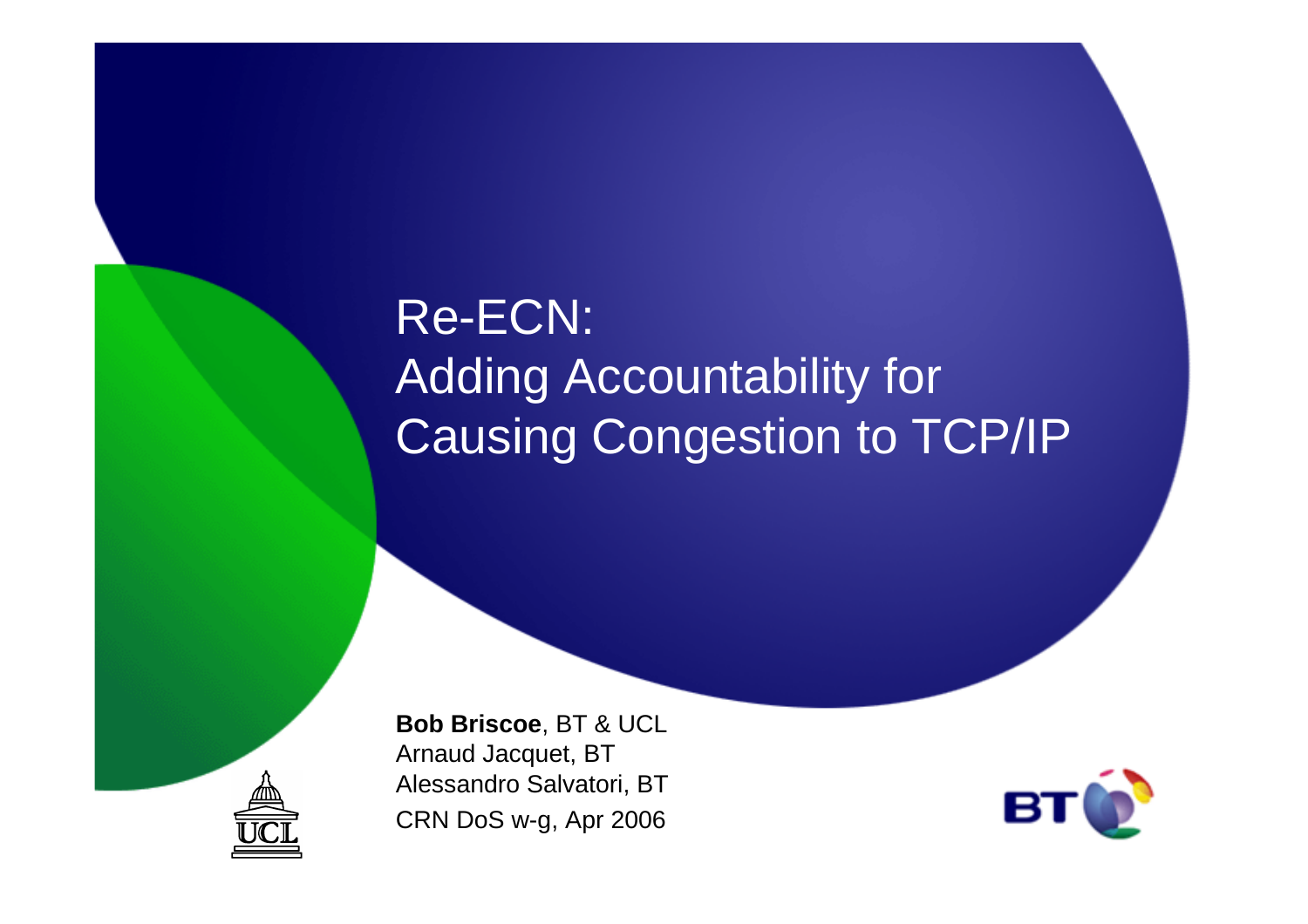# **solution statement**

- • re-ECN allows networks to police congestion control at network layer
	- •on short and long time-scales
- • if attackers can disguise their traffic perfectly
	- •by evading any attempt to distinguish it from a flash crowd
	- $\bullet$ re-ECN **can** ensure attackers cause no more damage than legit users
	- •and persistent attackers (incl. zombies) become much less potent than legit users
- • conservative networks that want to protect against attacks
	- $\bullet$ can make their own users control congestion correctly
	- • can make other networks feel the pain they allow their users to cause
		- using penalties (typically financial)
- • liberal networks may choose to pay the penalties
	- •rather than tightly control their own users (thus attracting the world's attackers)
	- •re-ECN doesn't aim to control such attackers (it could, but not scalably)
	- •just moves money from networks harbouring attackers to networks harbouring victims

2

intro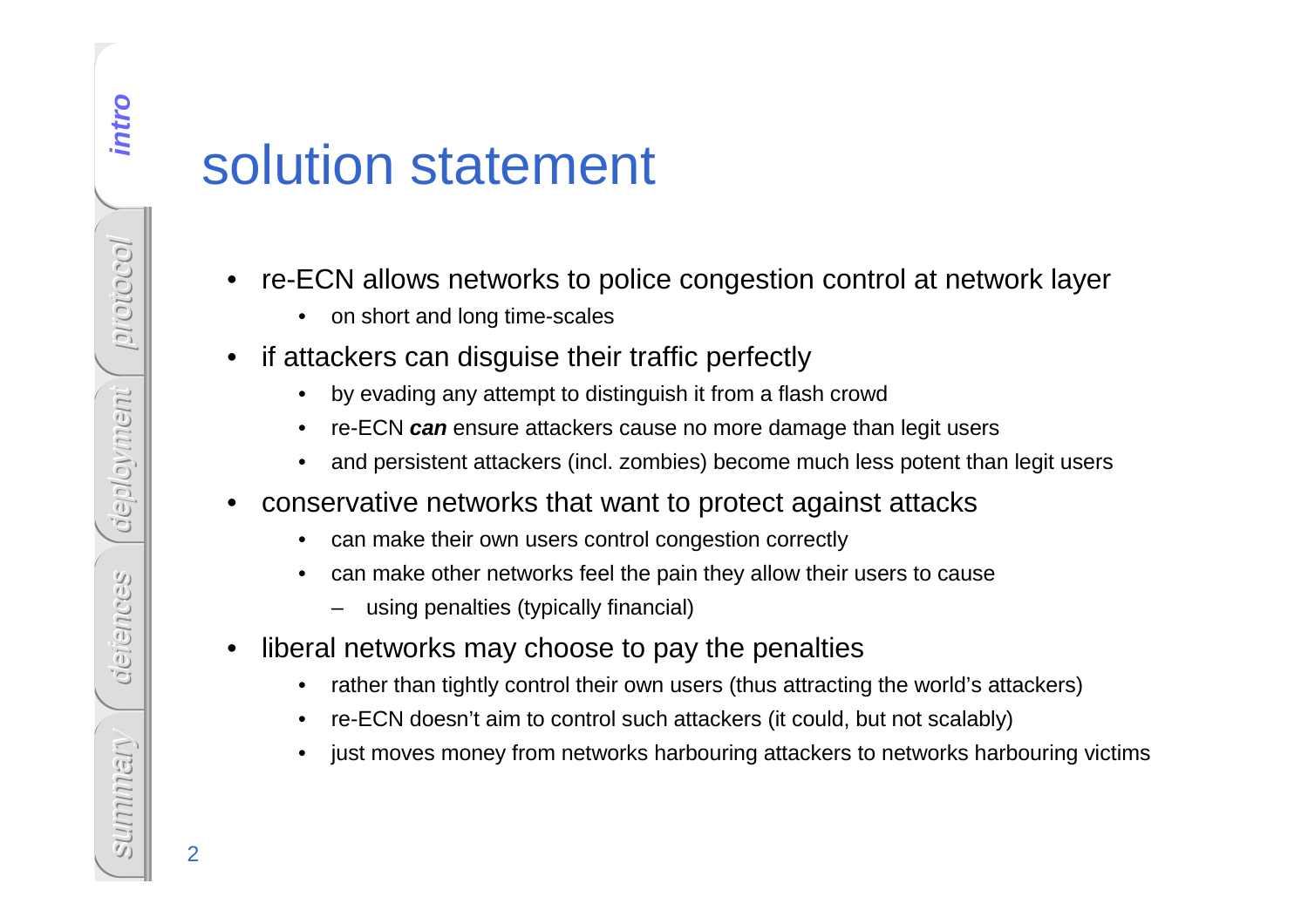# **intropolatus** Apr 06

- • personal draft in IETF Transport Area draft-briscoe-tsvwg-re-ecn-tcp-01
	- •presented twice (Oct 05 & Mar 06)
	- •draft-01 fixed vulnerability found in draft-00 protocol encoding
	- •interest and positive encouragement (mainly off-list)
- • considerable interest from other operators
	- •including 'official' interest channelled through BT a/c mgmt
- $\bullet$  net neutrality solution
	- can be used to prevent apps helping themselves to QoS (or account for its use) $\bullet$ 
		- VoIP, video, p2p file-sharing
		- but not because of what they are, just by their congestion behaviour
	- •getting swept into debate around US congressional committee
- • looking for partner(s) to take through standards
	- •IETF first, later: 3GPP, ETSI TISPAN, etc
	- •ideally endpoint OS vendor/policing box vendor, but hits other buttons too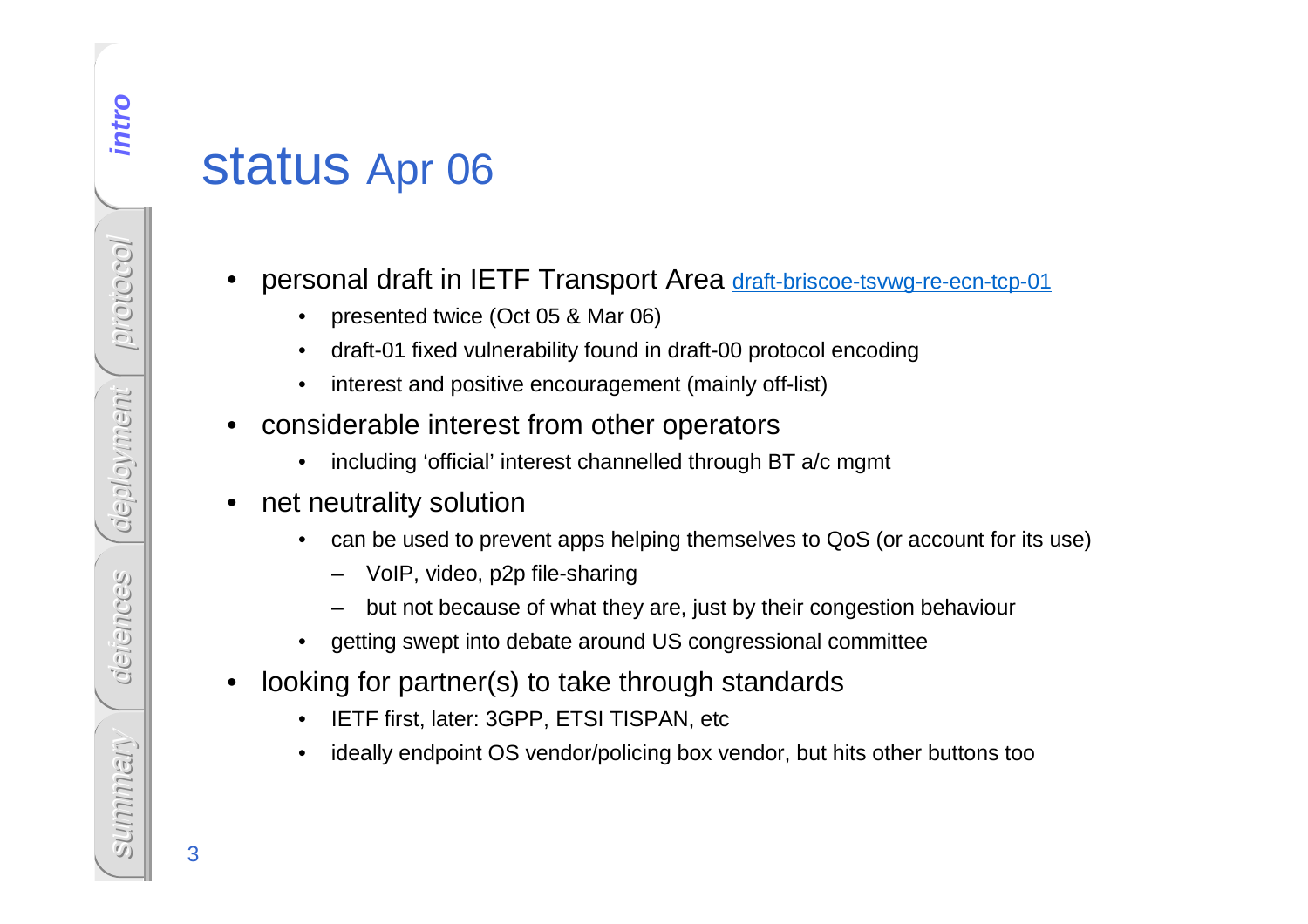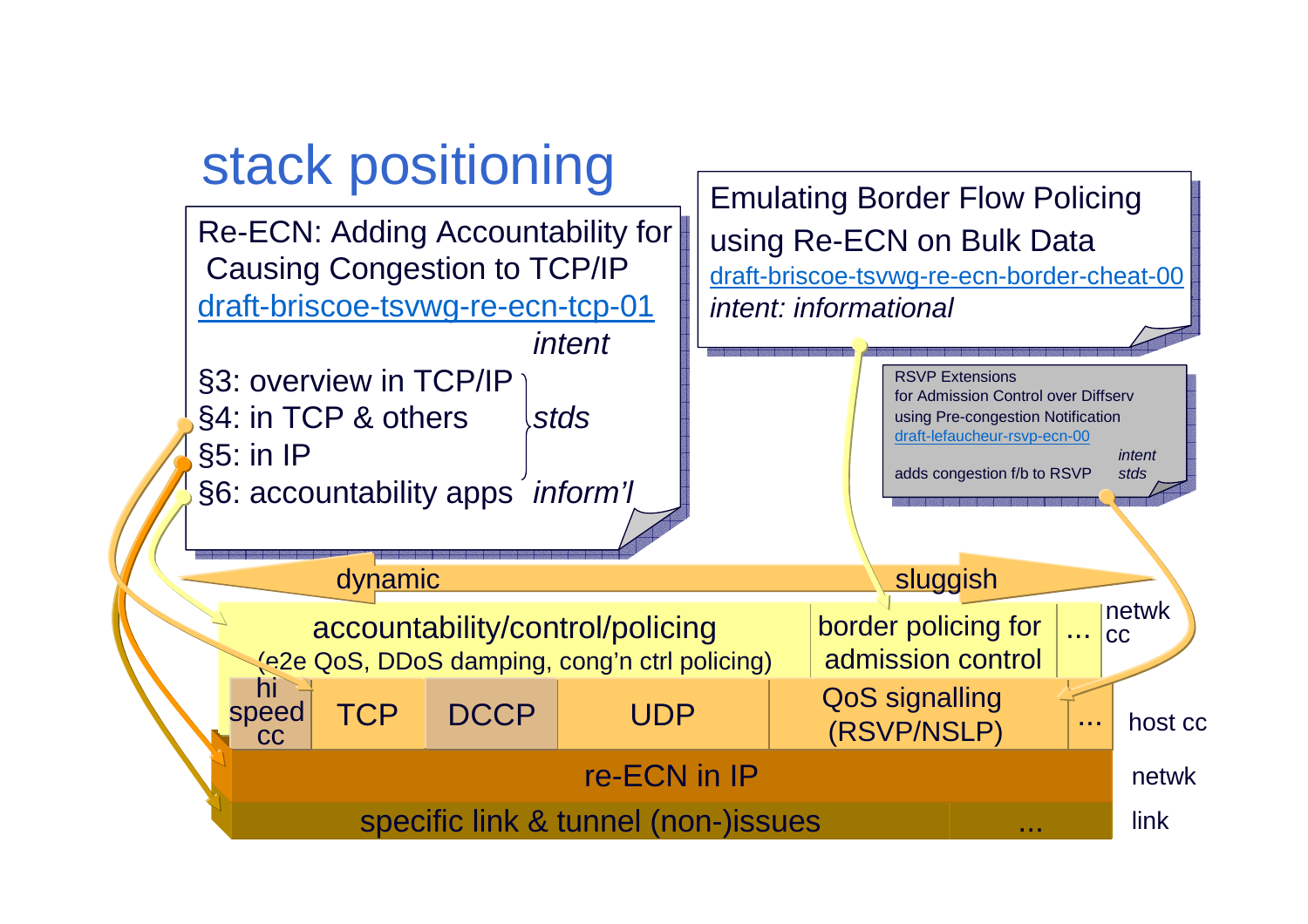# re-ECN

- • proposed change to IP header
	- •re-ECN Extension (RE) flag
	- •using last unused bit in IP header
- •once flow established
- • sender re-inserts ECN feedback into forward data ("re-ECN") as follows
	- re-ECN sender usually sends **grey** packets



RE**Diffserv ECN**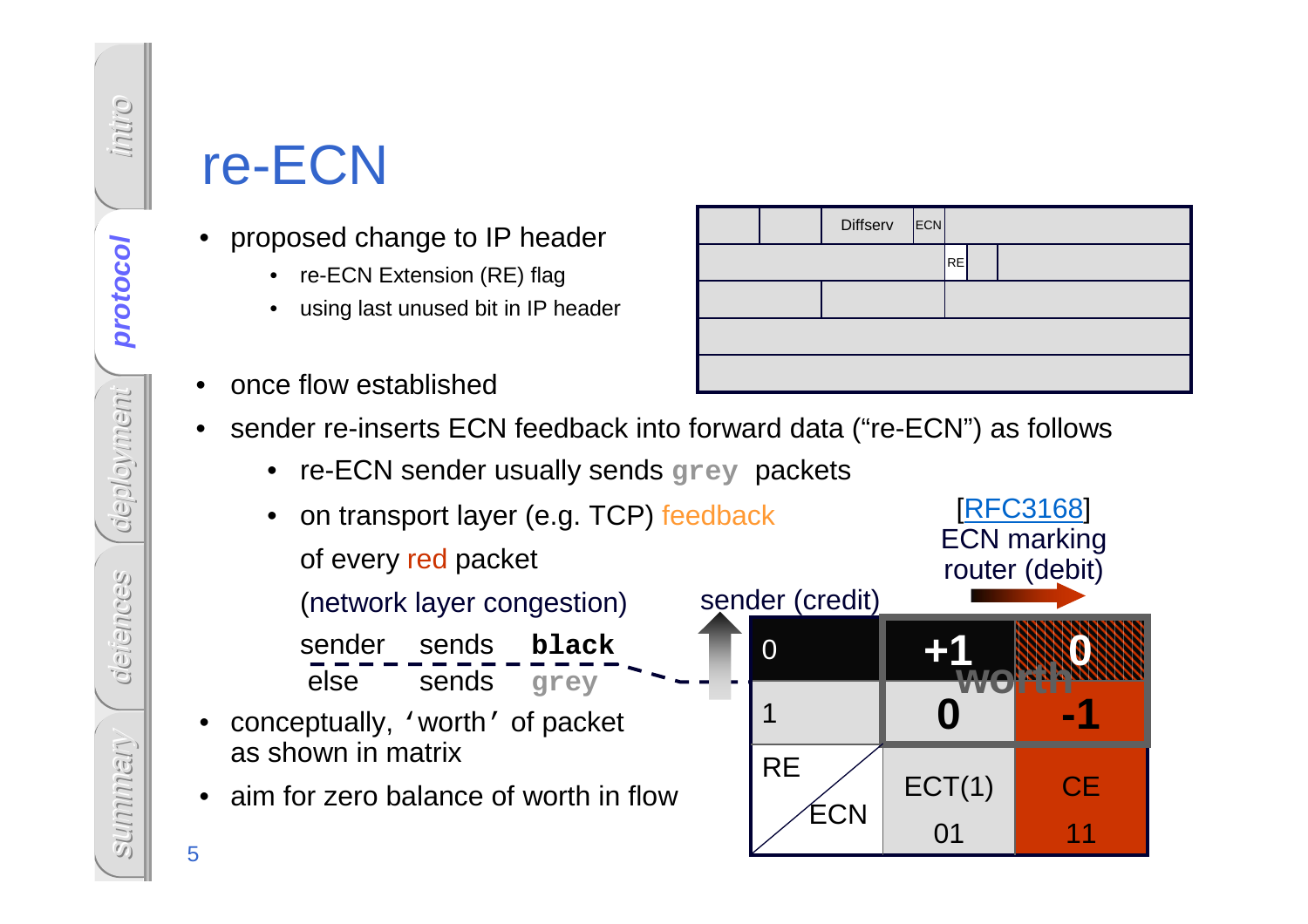# extended ECN codepoints: summary

• extra semantics backward compatible with previous ECN codepoint semantics

| <b>ECN</b><br>code-<br>point | <b>ECN</b><br><b>[RFC3168]</b><br>codepoint | <b>RE</b><br>flag | <b>Extended</b><br><b>ECN</b><br>codepoint | re-ECN meaning                      | `worth'  |
|------------------------------|---------------------------------------------|-------------------|--------------------------------------------|-------------------------------------|----------|
| 0 <sub>0</sub>               | not-ECT                                     | $\Omega$          | Not-RECT                                   | Not re-ECN capable transport        |          |
|                              |                                             | 1                 | <b>FNE</b>                                 | Feedback not established            | $+1$     |
| 01                           | ECT(1)                                      | $\Omega$          | Re-Echo                                    | Re-echo congestion event            | $+1$     |
|                              |                                             | 1                 | <b>RECT</b>                                | Re-ECN capable transport            | $\bf{0}$ |
| 10                           | ECT(0)                                      | $\Omega$          |                                            | 'Legacy' ECN use                    |          |
|                              |                                             | 1                 | $  CU$ $-$                                 | <b>Currently unused</b>             |          |
| 11                           | CЕ                                          | $\overline{0}$    | CE(0)                                      | Congestion experienced with Re-Echo |          |
|                              |                                             | $\mathbf 1$       | $CE(-1)$                                   | <b>Congestion experienced</b>       | -1       |

6

intro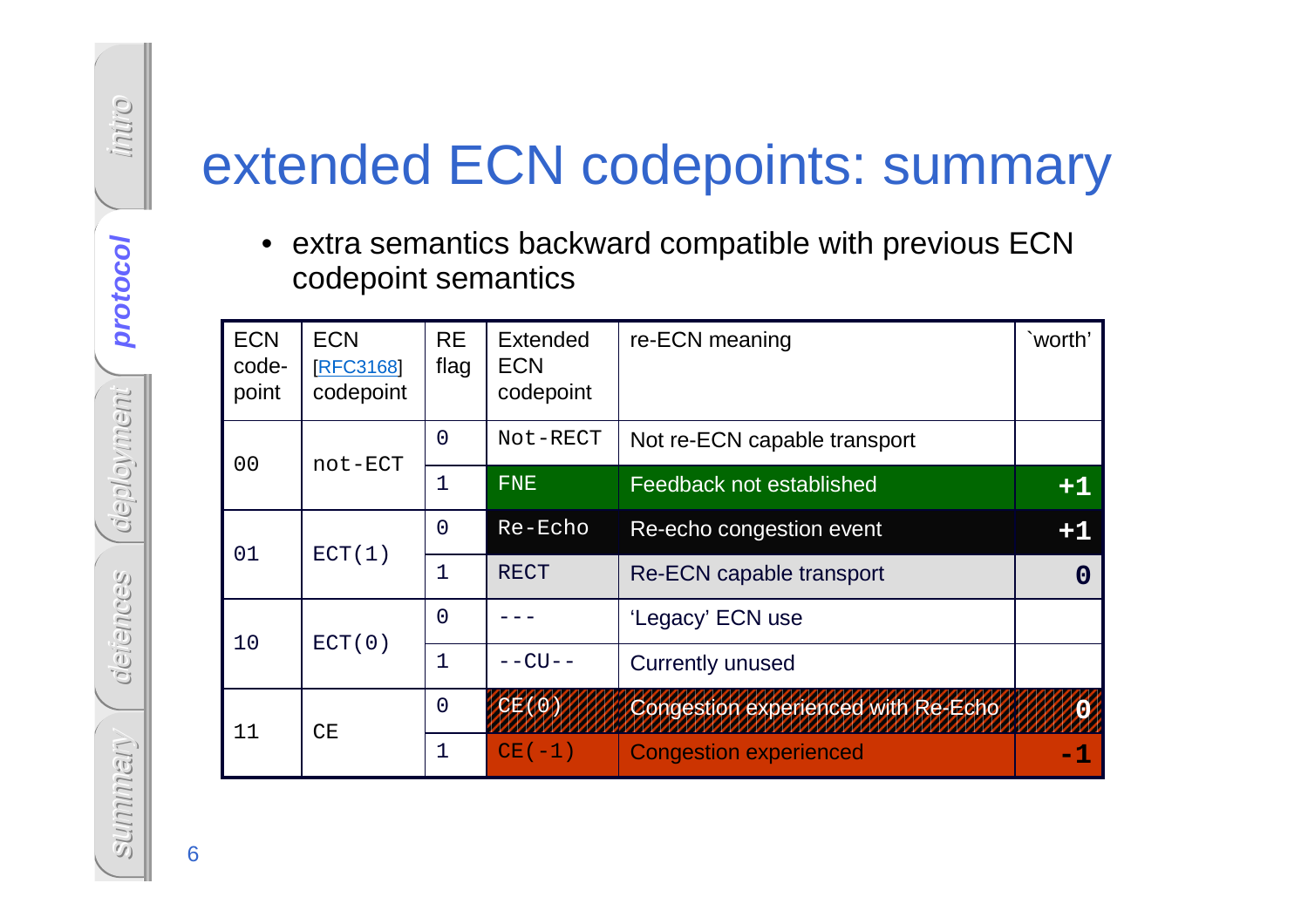o.nun

# flow bootstrap

- • feedback not established (**FNE**) codepoint; RE=1, ECN=00
	- sent when don't know which way to set •RE flag, due to lack of feedback
	- • 'worth' **+1**, so builds up credit when sent at flow start
- • after idle >1sec next packet MUST be **green**
	- • enables deterministic flow state mgmt (policers, droppers, firewalls, servers)
- • **green** packets are ECN-capable
	- •routers MAY ECN mark, rather than drop
	- • strong condition on deployment (see draft)
- • **green** also serves as state setup bit [Clark, Handley & Greenhalgh]
	- • protocol-independent identification of flow state set-up
	- •for servers, firewalls, tag switching, etc
	- •don't create state if not set
	- • may drop packet if not set but matching state not found
	- • firewalls can permit protocol evolution without knowing semantics
	- • some validation of encrypted traffic, independent of transport
	- •can limit outgoing rate of state setup
- • considering I-D [Handley & Greenhalgh]
	- • state-setup codepoint independent of, but compatible with, re-ECN
- • **green** is 'soft-state set-up codepoint' (idempotent), to be precise

7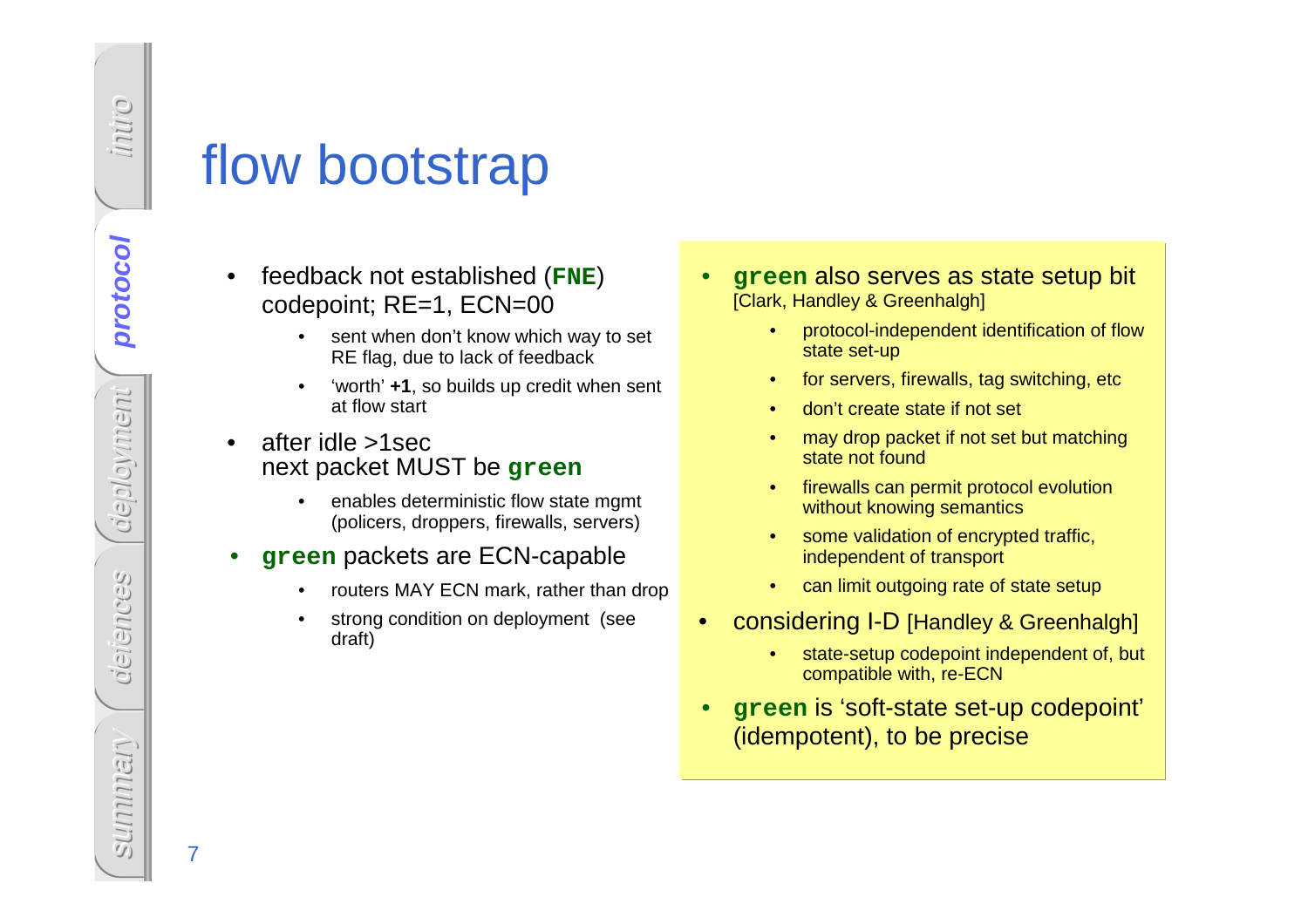# brief romp through re-ECN draft (65pp)

- •easter egg added **:)**
- re-ECN in TCP fully spec'd (§4)
- • network layer (§5)
	- OPTIONAL router forwarding changes → next slide<br>
	 control and menoment acation added
	- control and management section added
- • accountability/policing applications (§6)
	- • incentive framework
		- example ingress policers & egress dropper, pseudo-code TBA
	- •DDoS mitigation explained
	- •enables simpler ways to do e2e QoS, traffic eng, inter-domain SLAs
- incremental deployment (§7) → next slide but one<br>。erebitectural retionals (S8)
- •architectural rationale (§8)
- •security considerations ( $\S$ 10)  $\rightarrow$  next slide but two

8

o.nun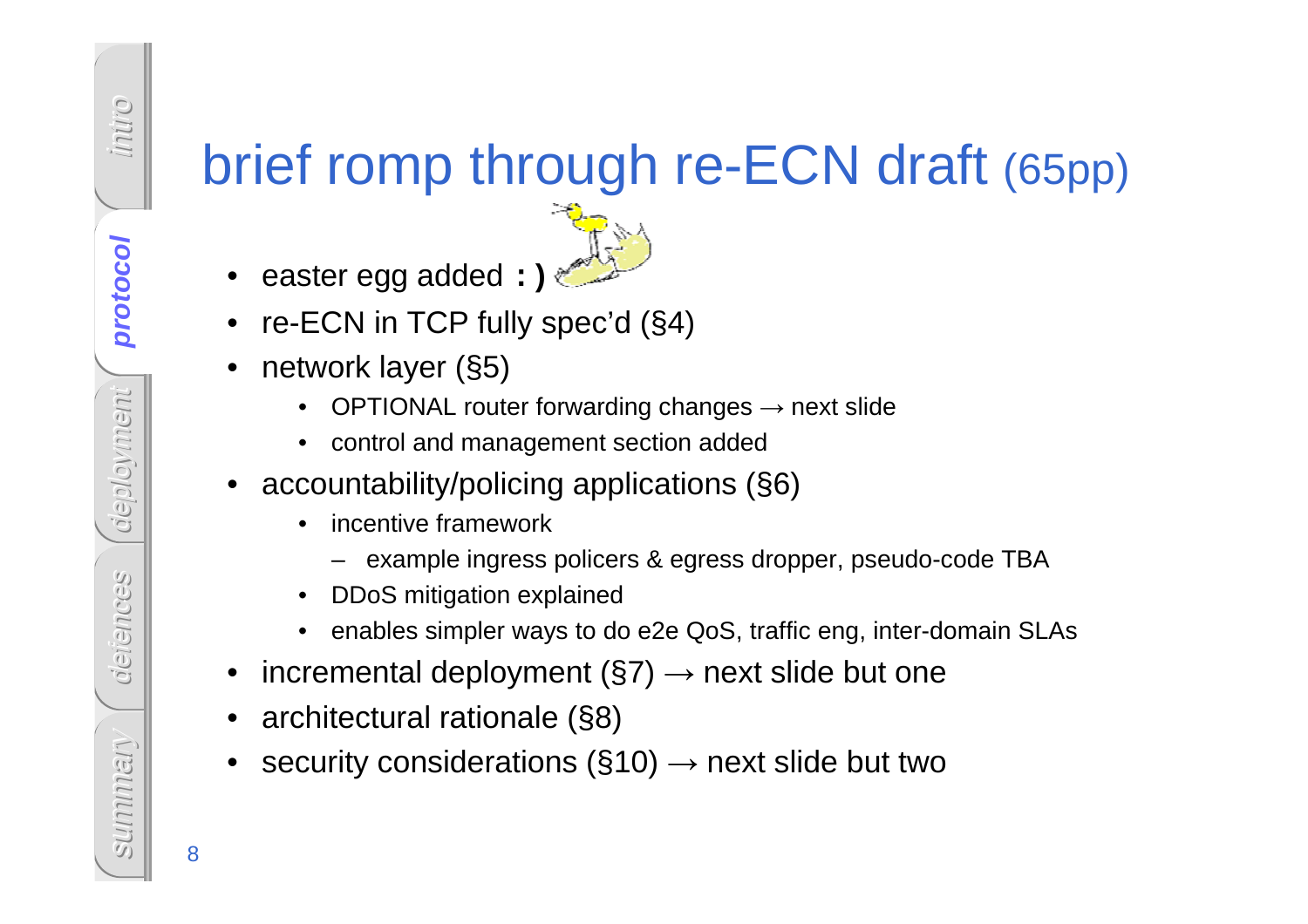# incremental deployment (§7: 5½pp)

- • brings together reasoning for wire protocol choices
	- during deployment period networks can throttle down goodput for legacy hosts •
	- •can't attack by using legacy behaviours
- • deployment scenarios & incentives
	- •everyone who needs to act, must have strong incentive to act
	- •and incentives must arise in the order of required deployment
- $\bullet$  main messages
	- $\bullet$  **first step** to break ECN deployment deadlock
		- edge-edge PCN for end-to-end controlled load (CL) QoS
	- •**next step:** greed and fear motivators
		- help TCP (naively friendly) against greedy (streaming) apps
		- probably vertically integrated (conservative) operators first
		- 3GPP devices leak deployment to other networks by roaming
	- •unilateral deployment per network ...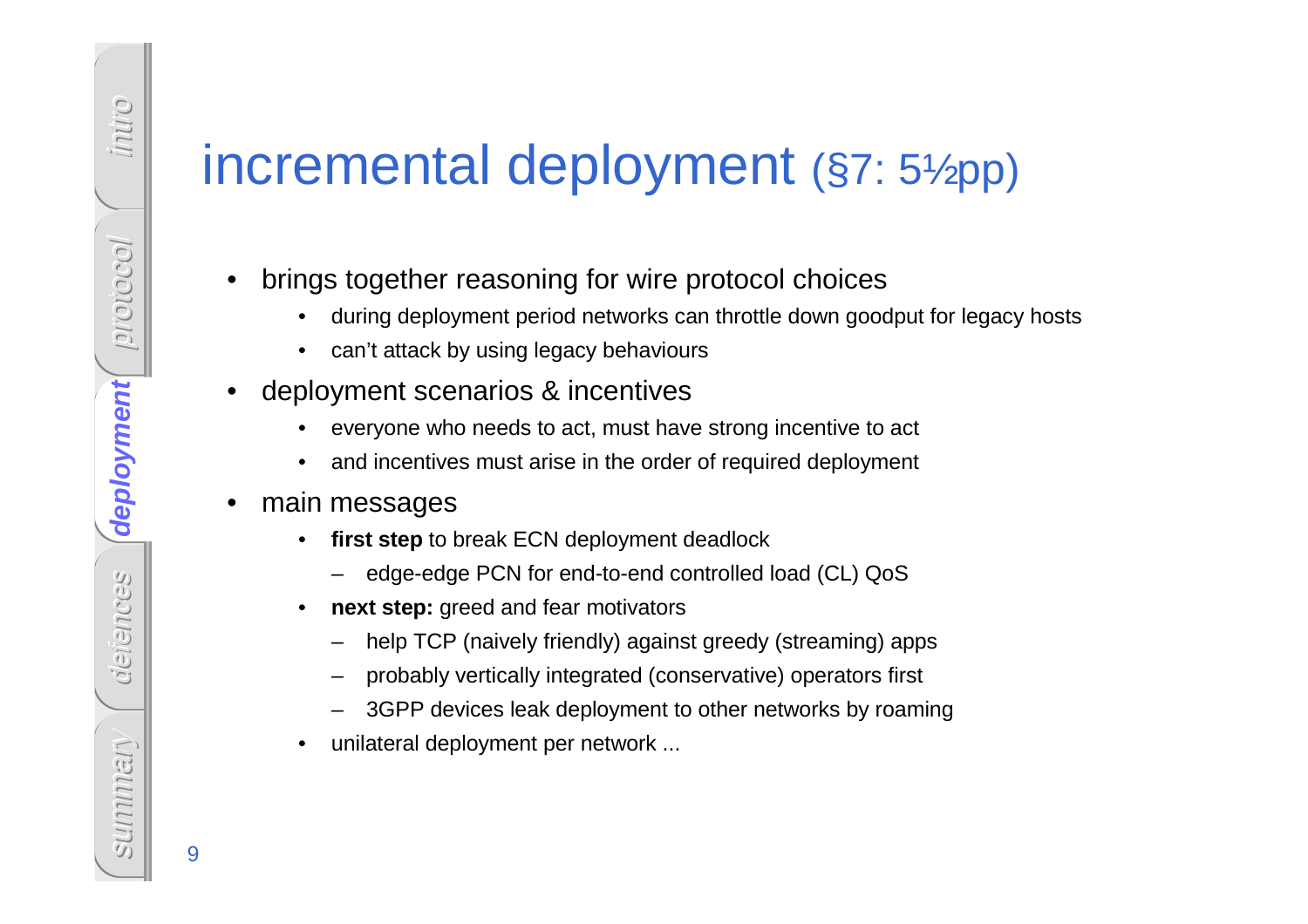## how to allow some networks to police -NGN and Internet

#### conservative networks

• might want to throttle if unresponsive to congestion (VoIP, video, DDoS)

#### middle ground

 might want to cap congestion caused per user (e.g. 24x7 heavy sources)•

#### liberal networks

- open access, no restrictions•
- evolution of hi-speed/different congestion control,... new worms•

#### many believe Internet is broken

- not IETF role to pre-judge which is right answer to these socio-economic issues $\bullet$
- •Internet needs all these answers – balance to be determined by natural selection
- $\bullet$ 'do-nothing' doesn't maintain liberal status quo, we just get more walls

#### $\bullet$ re-ECN goals

- •just enough support for conservative policies without breaking 'net neutrality'
- •manage evolution of new congestion control, even for liberal  $\rightarrow$  conservative flows<br>note that ellow their users to source consection in other note, can be held assemble
- •nets that allow their users to cause congestion in other nets, can be held accountable

•

intro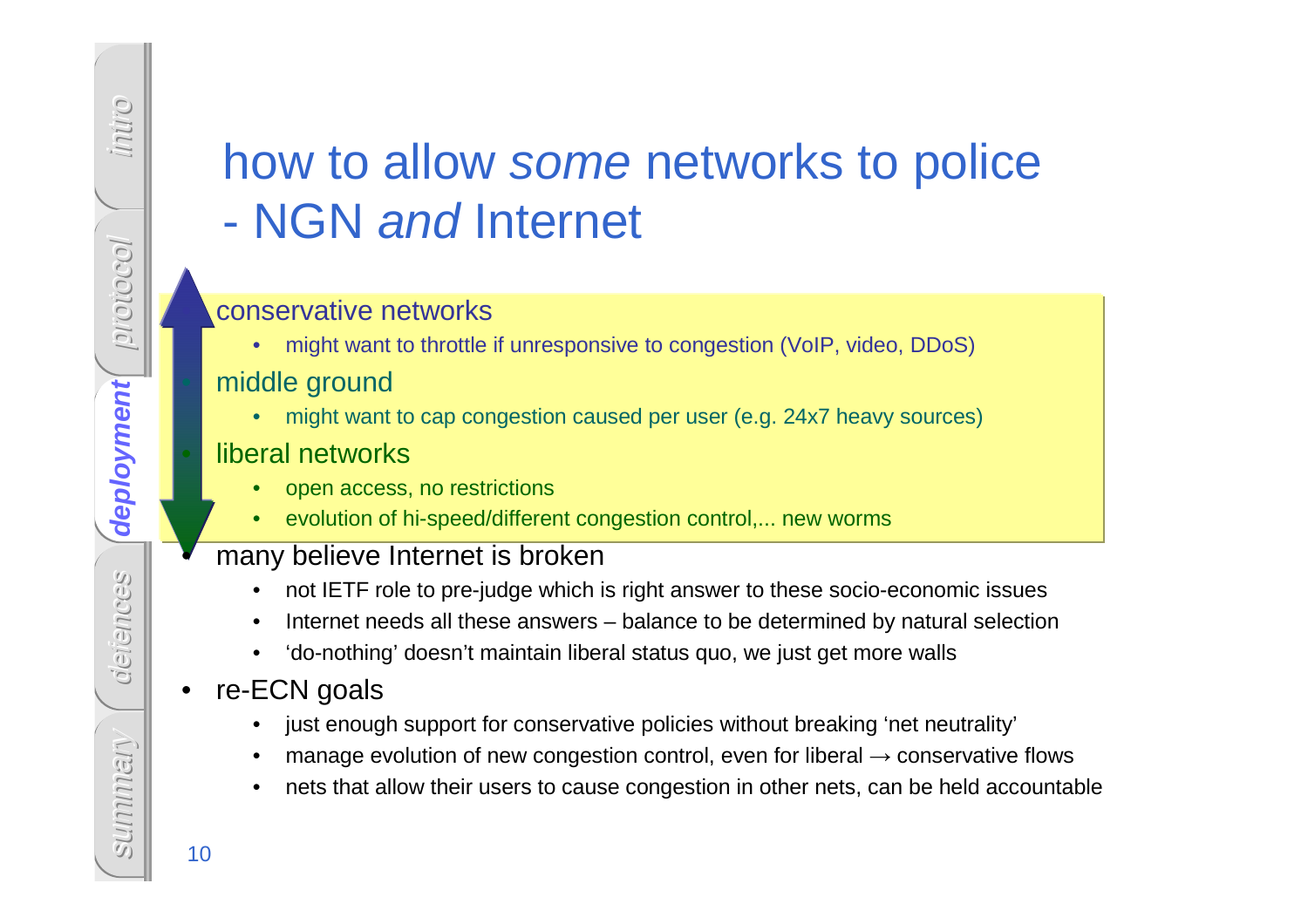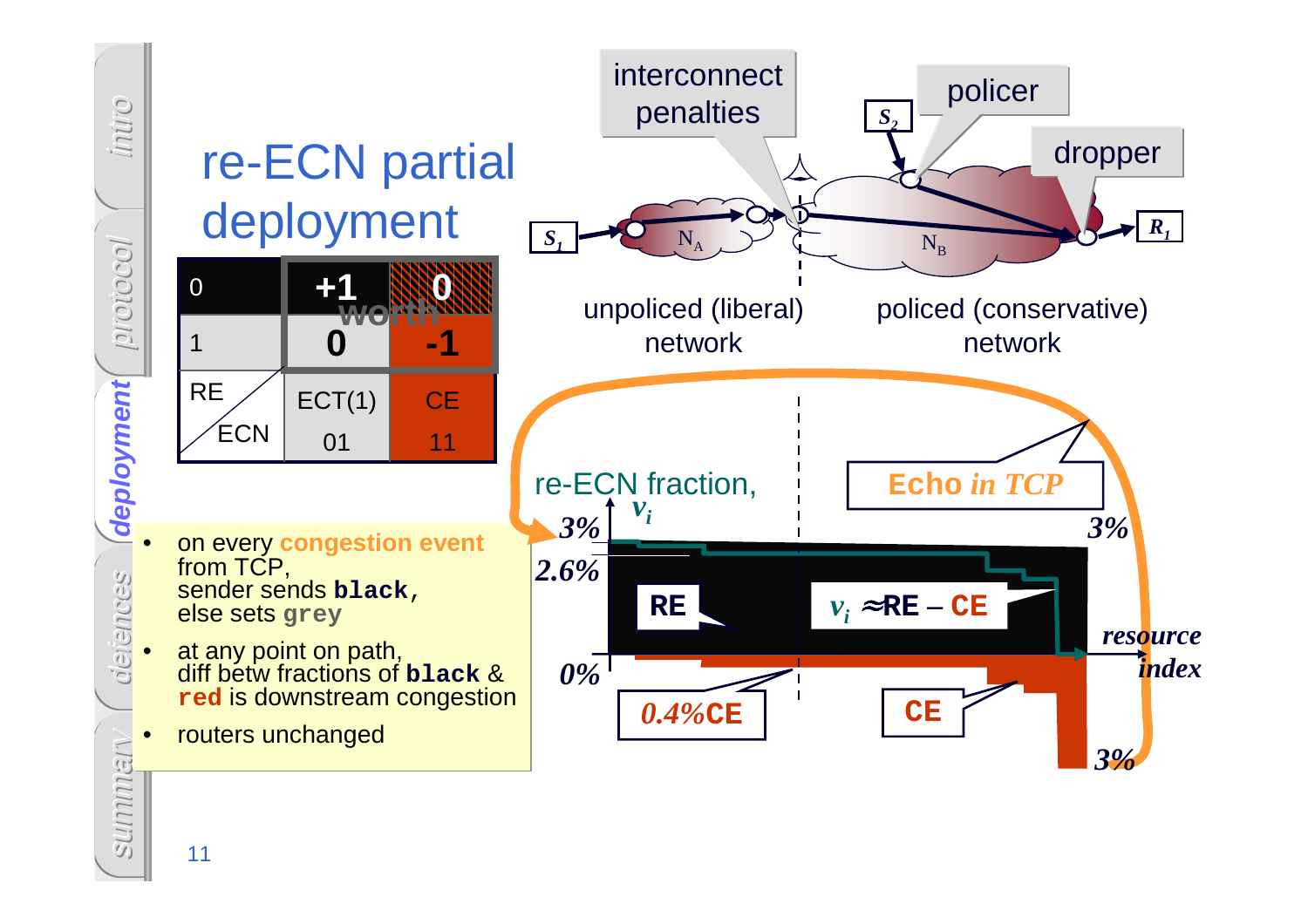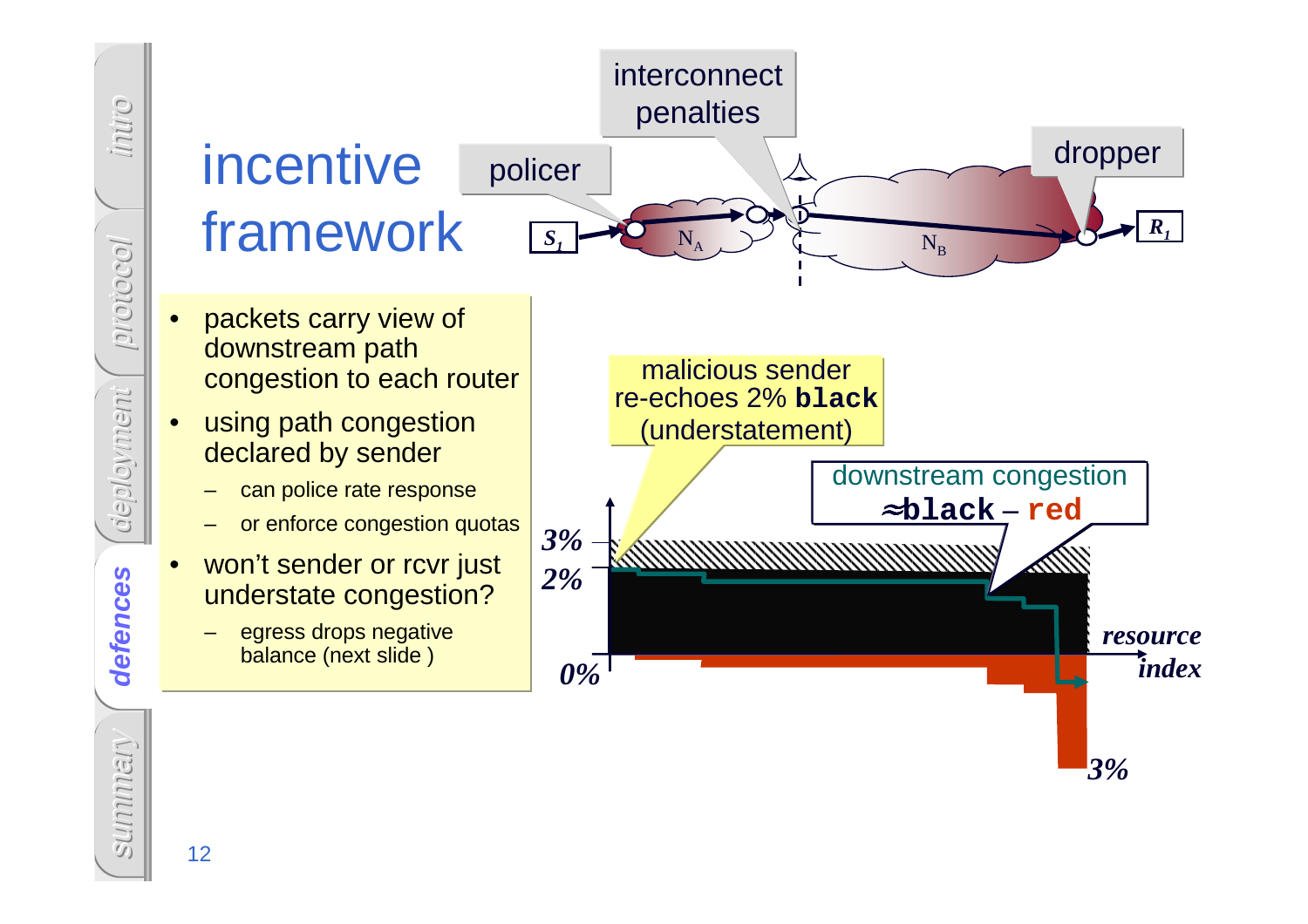

- -
	-
- -
	-
- -

intro

protocol

deployment

defences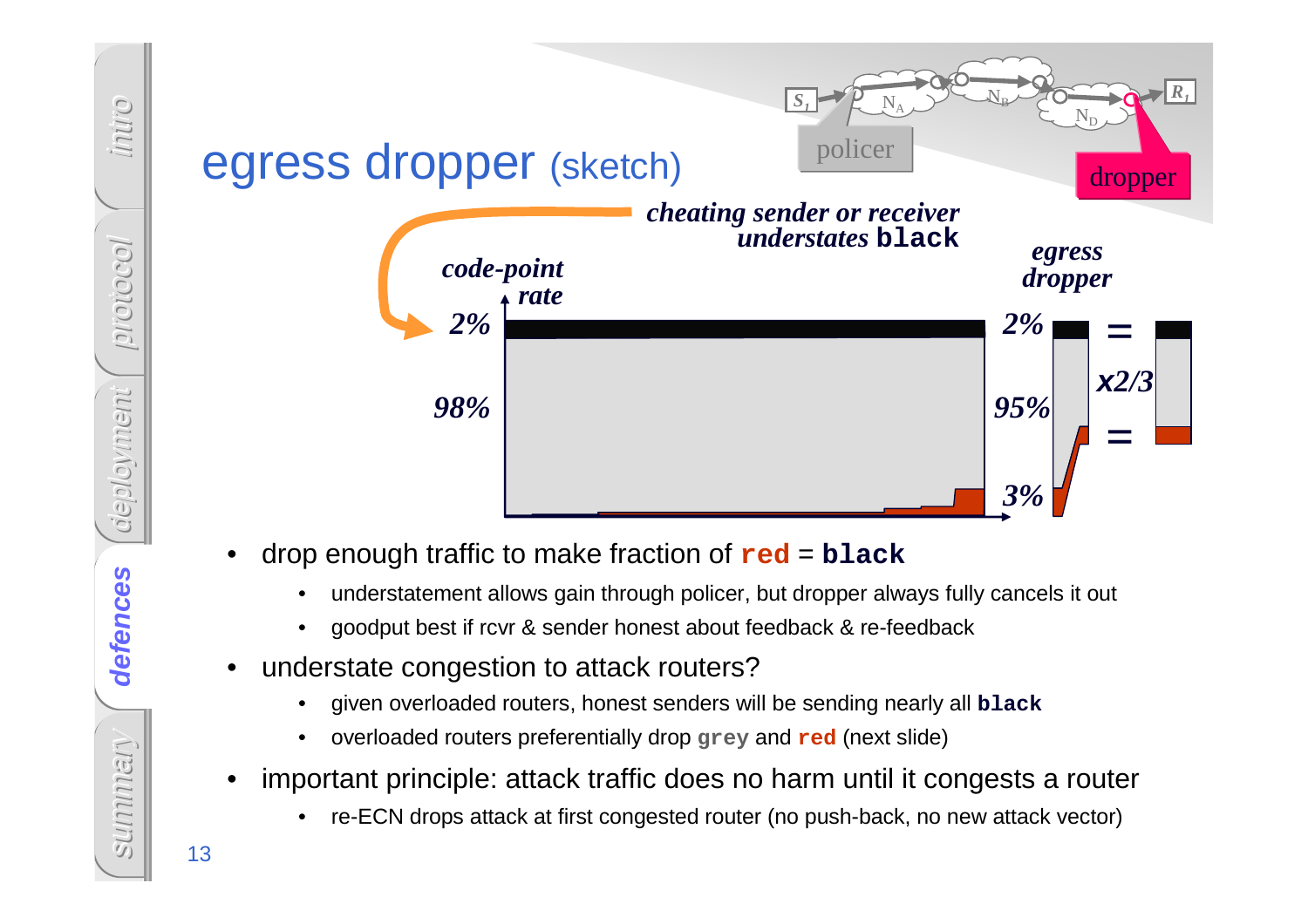- $\bullet$ preferential drop: improves robustness against DDoS
- •**green** can be ECN marked rather than dropped (with caveat)

| $\bullet$                    |                                           |                   |                                     | preferential drop: improves robustness against DDoS<br>green can be ECN marked rather than dropped (with caveat) |              |                             |
|------------------------------|-------------------------------------------|-------------------|-------------------------------------|------------------------------------------------------------------------------------------------------------------|--------------|-----------------------------|
| <b>ECN</b><br>code-<br>point | <b>ECN</b><br><b>RFC3168</b><br>codepoint | <b>RE</b><br>flag | Extended<br><b>ECN</b><br>codepoint | re-ECN meaning                                                                                                   | `worth'      | pref drop<br>$(1=drop 1st)$ |
|                              |                                           | $\overline{0}$    | Not-RECT                            | Not re-ECN capable transport                                                                                     |              |                             |
| 0 <sub>0</sub>               | not-ECT                                   | 1                 | <b>FNE</b>                          | Feedback not established                                                                                         | $+1$         |                             |
| 01                           |                                           | $\overline{0}$    | Re-Echo                             | Re-echo congestion event                                                                                         | $+1$         |                             |
|                              | ECT(1)                                    | 1                 | <b>RECT</b>                         | Re-ECN capable transport                                                                                         | $\mathbf{0}$ |                             |
| 10                           |                                           | $\overline{0}$    |                                     | 'Legacy' ECN use                                                                                                 |              |                             |
|                              | ECT(0)                                    | 1                 | $--CU--$                            | <b>Currently unused</b>                                                                                          |              |                             |
| 11                           | CE                                        | $\overline{0}$    |                                     | <b>CE with Re-Echo</b>                                                                                           |              |                             |
|                              |                                           | 1                 | $CE(-1)$                            | <b>Congestion experienced</b>                                                                                    | $-1$         |                             |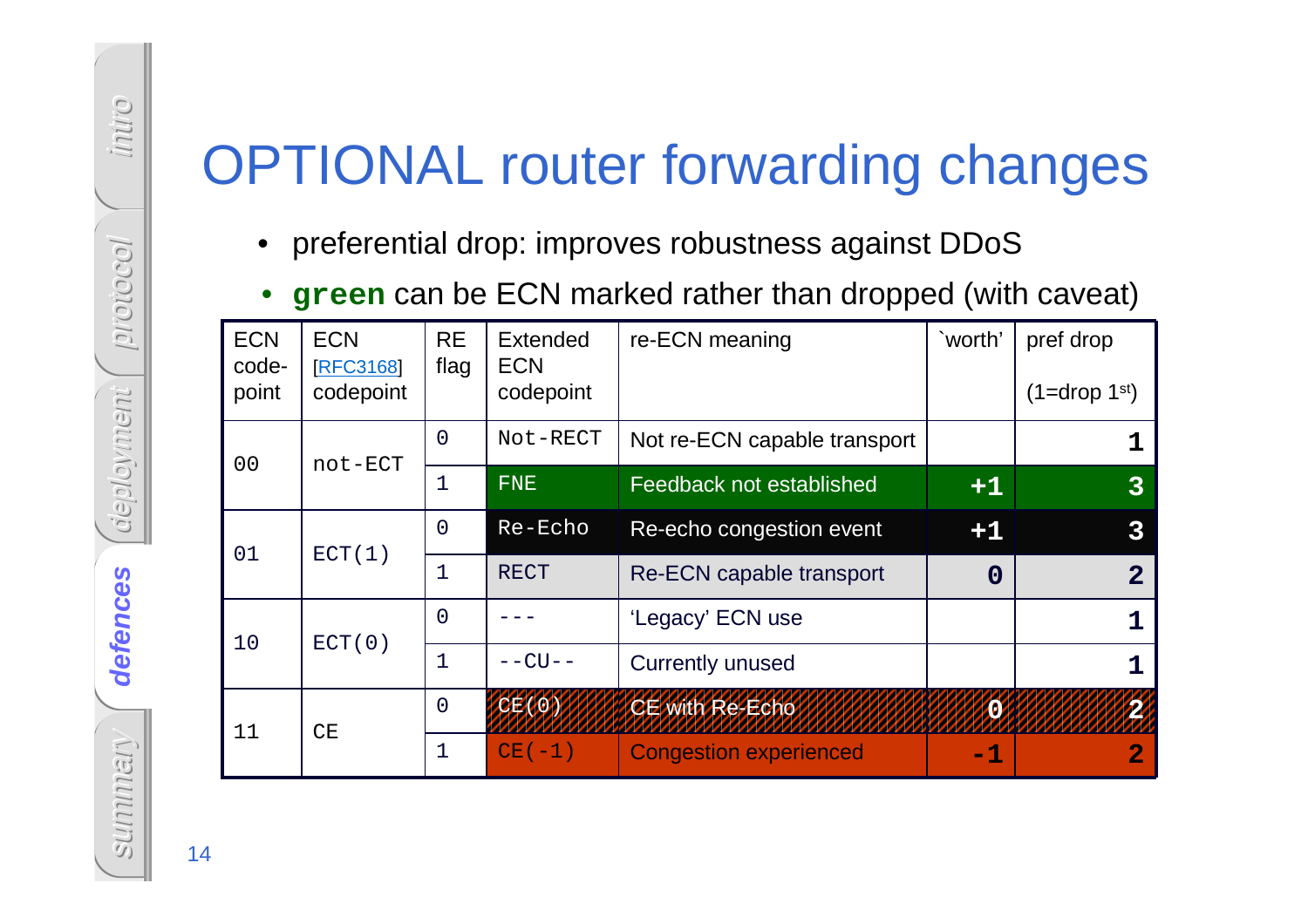# inter-domain accountability for congestion

## • metric for inter-domain SLAs or usage charges

- • $N_{\rm B}$  less bulk volume of **red** over, say, a month <sub>B</sub> applies penalty to N Ain proportion to bulk volume of **black**
- could be tiered penalties, directly proportionate usage charge, etc.
- •flows de-aggregate precisely to responsible networks

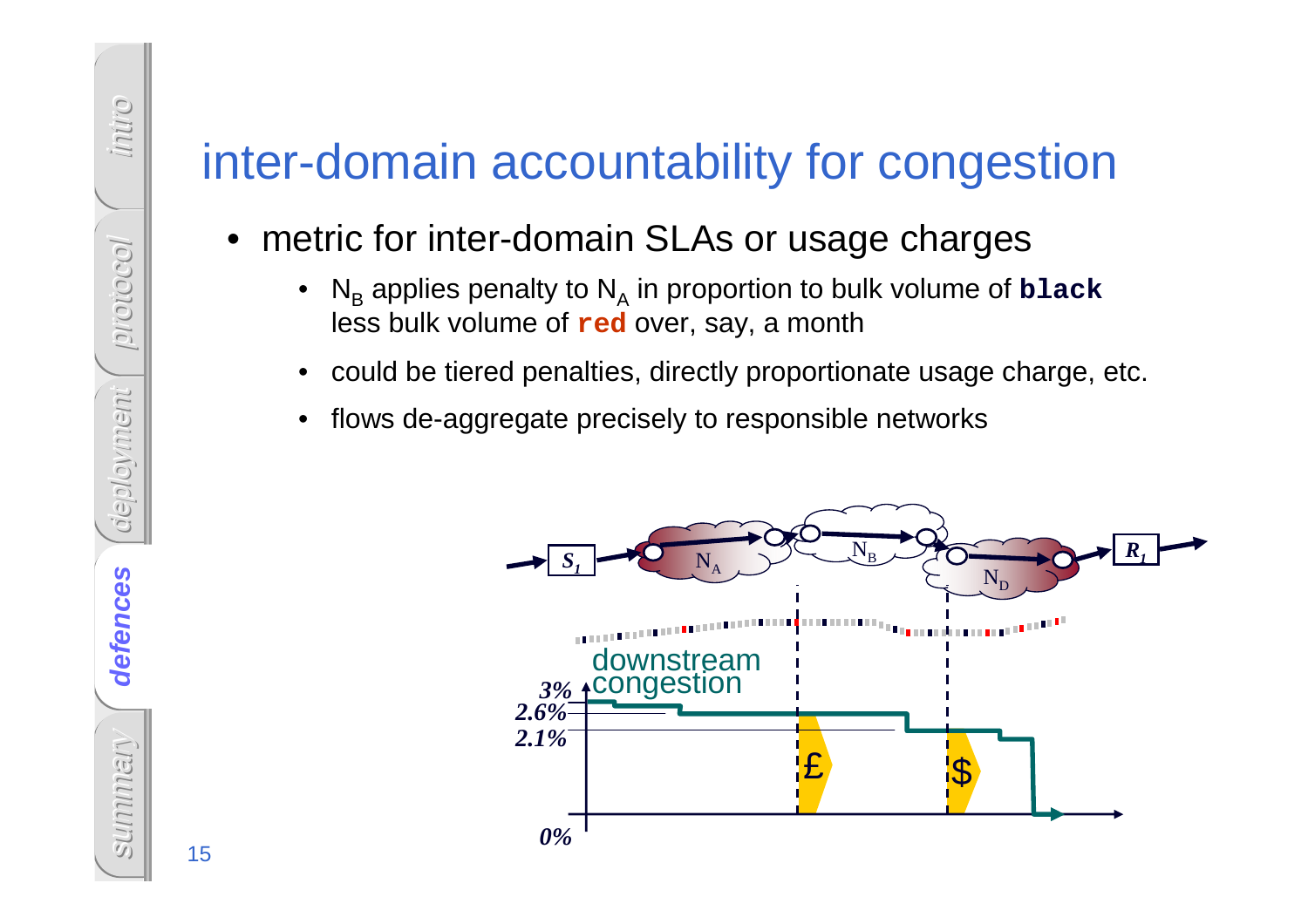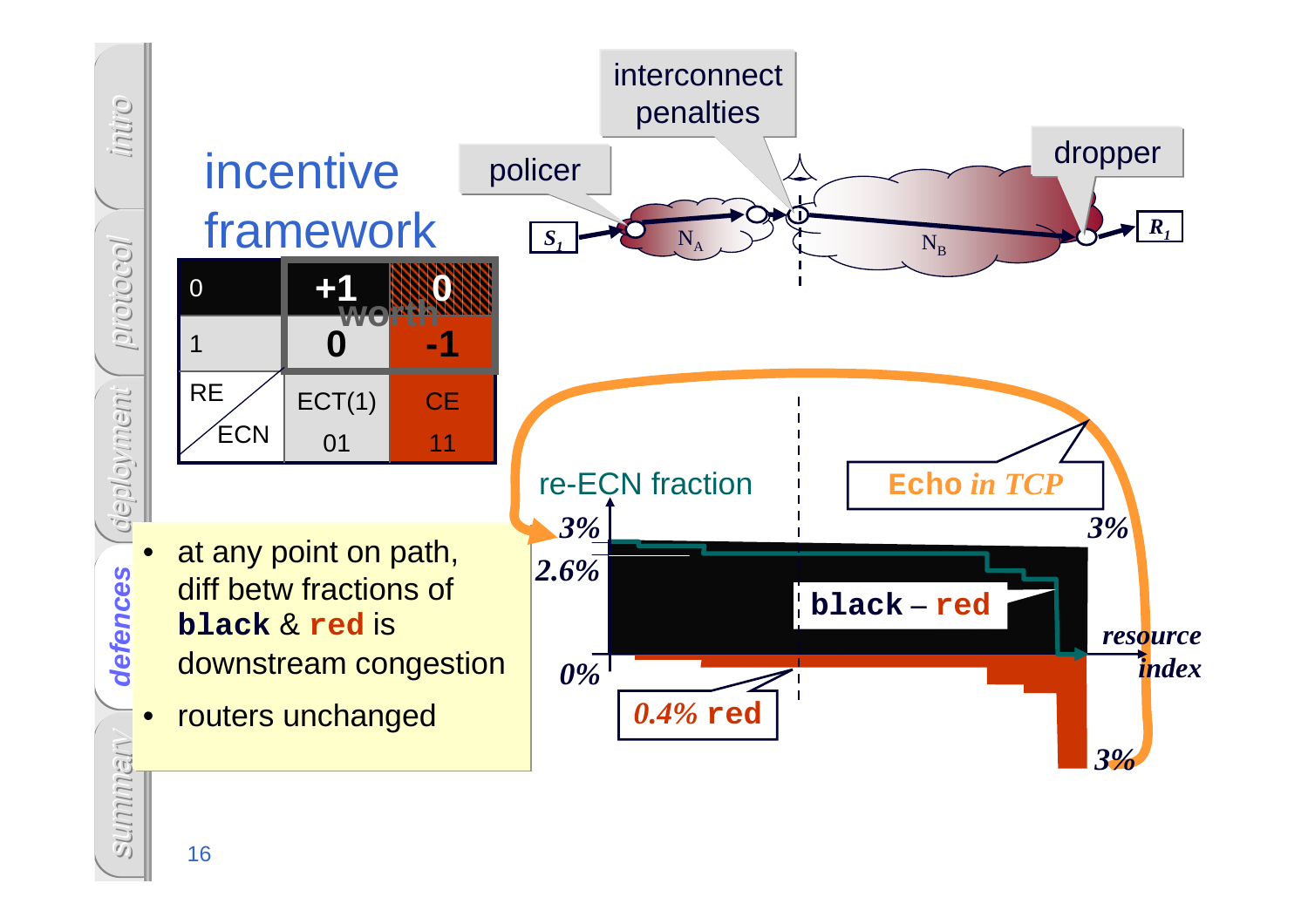# FRECN security considerations (§10<br>
and incentive framework limitations<br>
• egress dropper<br>
– robust against state exhaustion attacks (by design of g:<br>
– write-up of state aggregation implementation TBA<br>
– believe new prot re-ECN security considerations (§10) and incentive framework limitations (§6.3)

- egress dropper
	- robust against attack that plays-off against ingress policing
	- robust against state exhaustion attacks (by design of **green**)
	- write-up of state aggregation implementation TBA
	- believe new protocol allows dropper to be robust against dynamicattacks
- collateral damage attack still possible → next slide
- re-ECN deliberately designed not to rely on crypto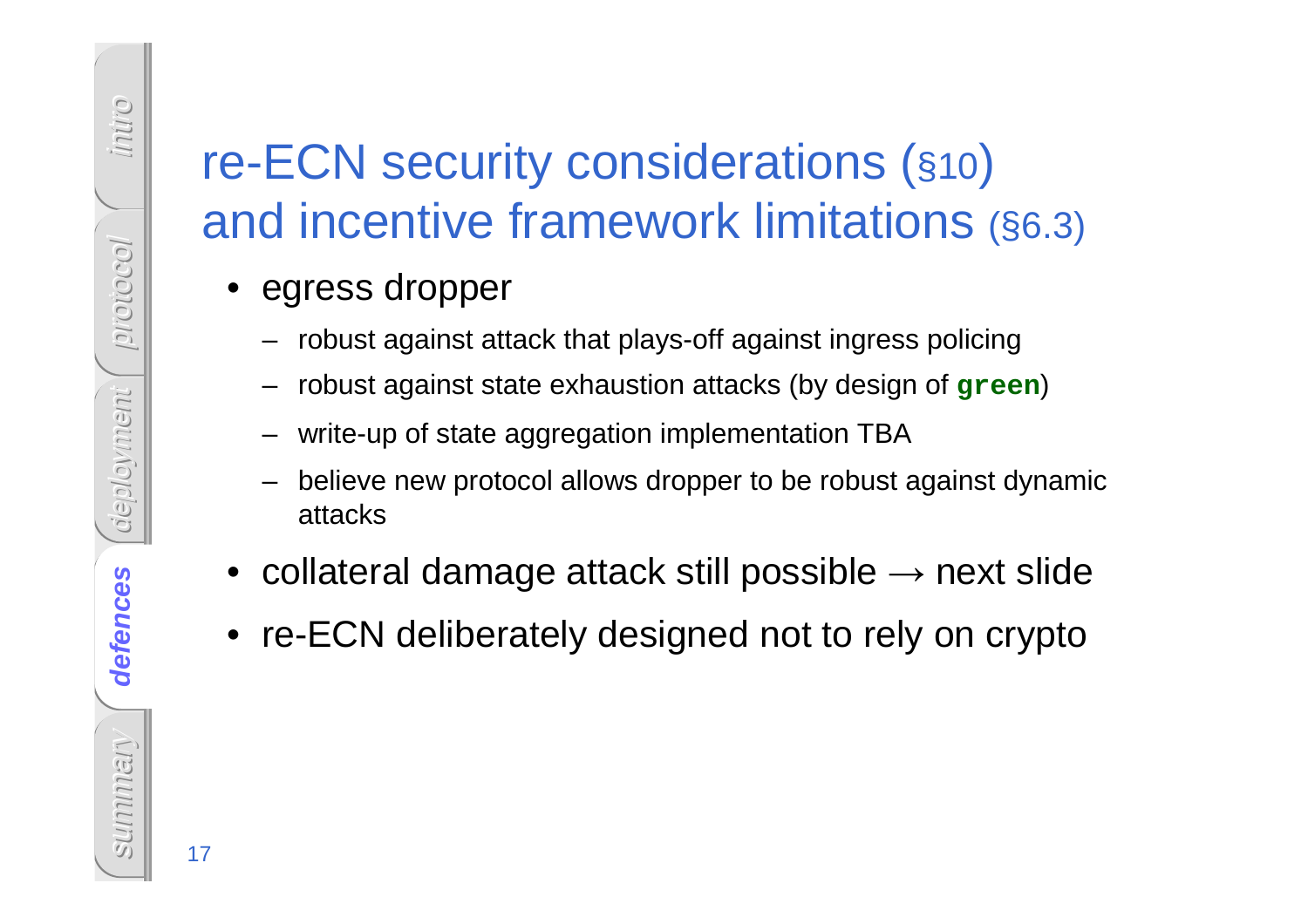# **is a summary of the controls congestion crossing any physical interface<br>
• controls congestion crossing any physical interface<br>
• congestion from network layer down to physical<br>
• congestion from metwork layer down to phy**

- controls congestion crossing any physical interface
	- user-network, network-network
	- •congestion from network layer down to physical
	- •not from a source address
- does have a dependency on source addresses
	- •not to **identify** sources, merely to treat each flow separately
	- $\bullet$  outstanding vulnerability
		- attacker spoofs another source's flow
		- –deliberately brings down their joint average causing high drop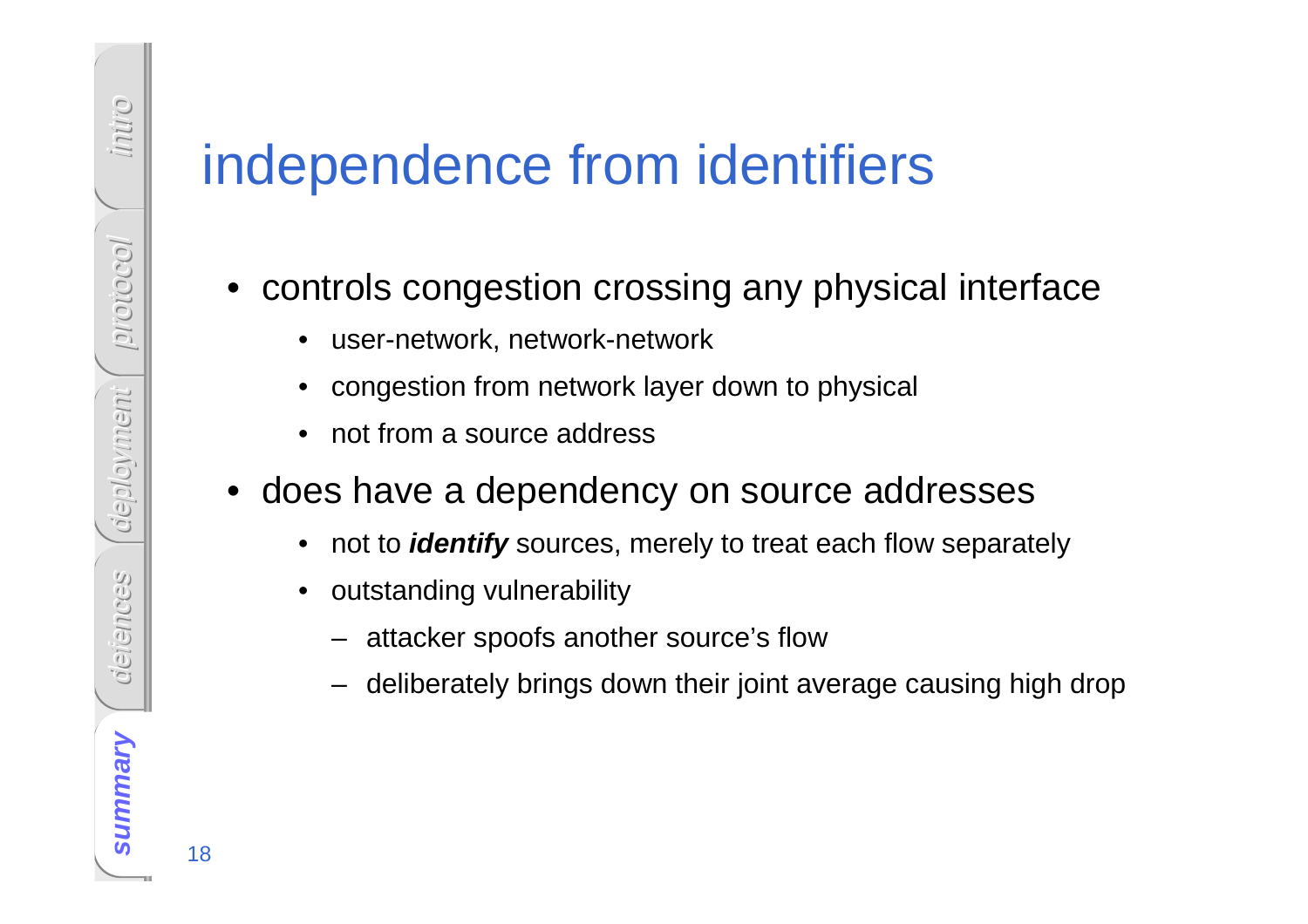- TE-ECN SUMMATY<br>
 neutralises attacks indistinguishable from flash crowd<br>
 or bankrupts (?) networks that harbour attackers<br>
 simple architectural fix<br>
 generic accountability hook per datagram<br>
 requires one bit in IP
	-
	- -
		-
		- ≡ state set-up)
	- • driven by big greed buttons, not just fear (DoS)
		- $\bullet$ enables 'net neutral' policing of causes of congestion
	- $\bullet$  fixed vulnerabilities so far by making it simpler
		- •working on robustness to new attacks
	- • detailed incremental deployment story
		- •liberal networks can choose not to police, but still accountable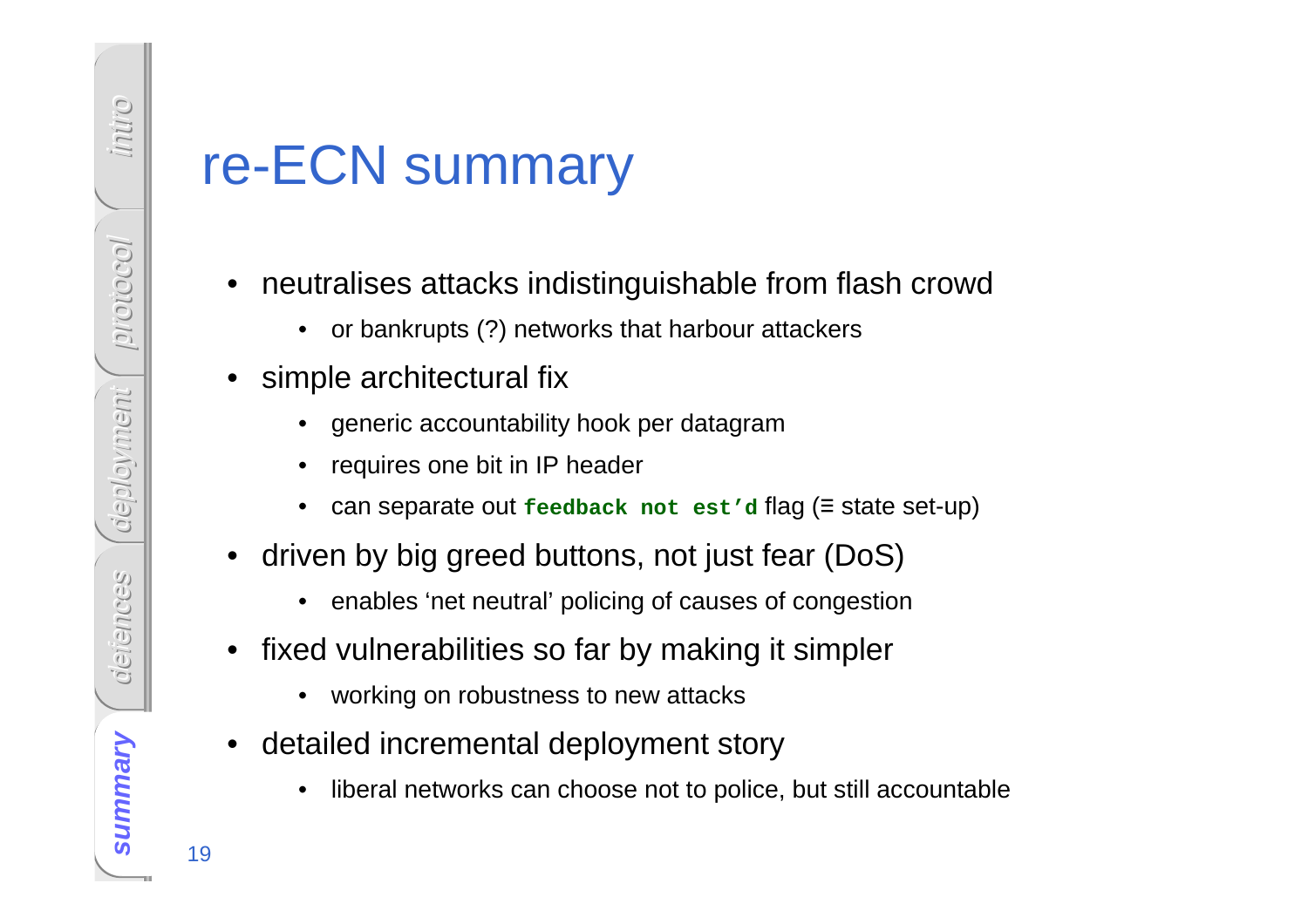# Re-ECN:Adding Accountability for Causing Congestion to TCP/IP

draft-briscoe-tsvwg-re-ecn-tcp-01.txt





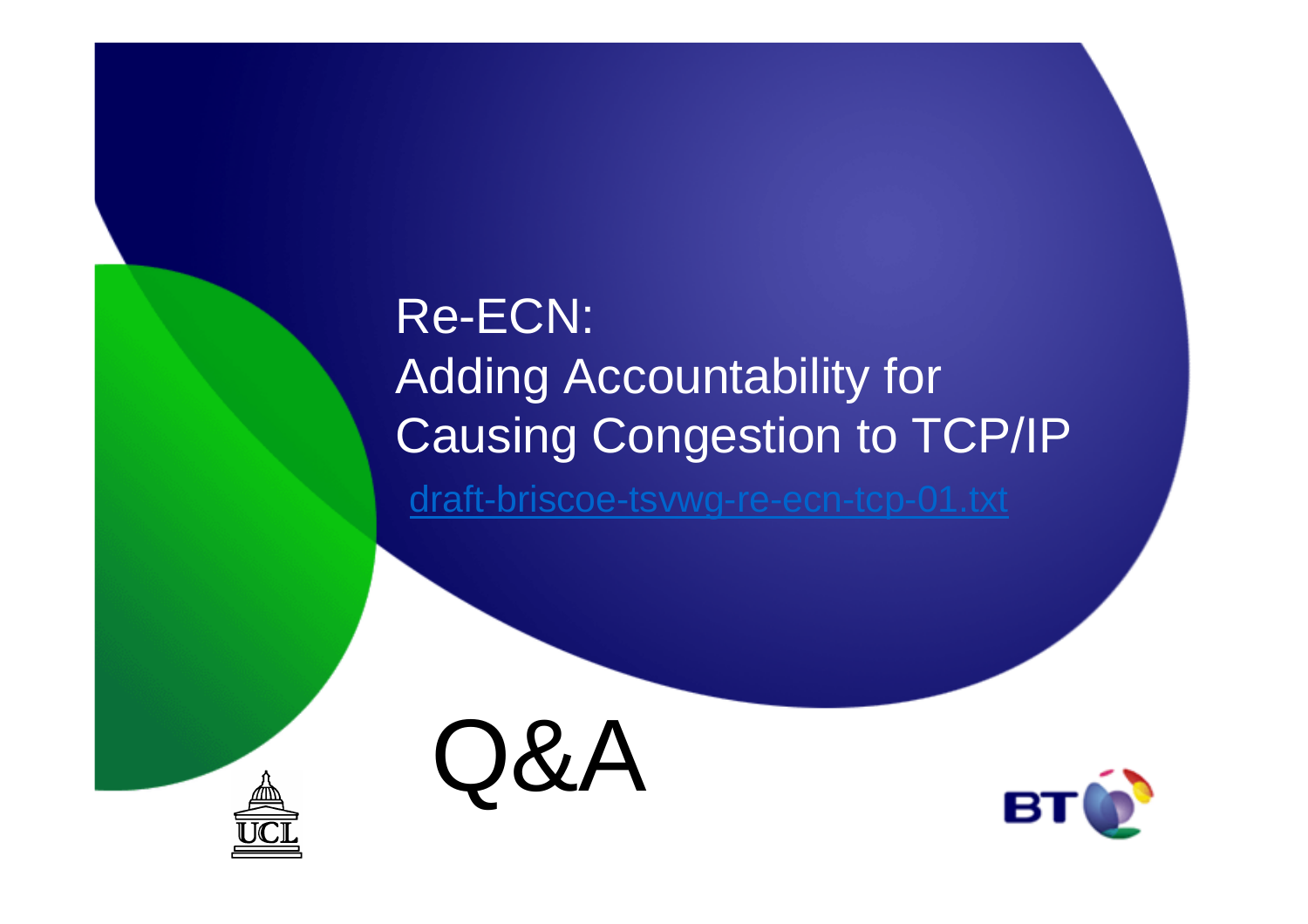| <b>ECN</b><br>code-<br>point | standard<br>designation |
|------------------------------|-------------------------|
| 0 <sub>0</sub>               | not-ECT                 |
| $10\,$                       | ECT(0)                  |
| 01                           | ECT(1)                  |
| 11                           | CE                      |

- **Supervious re-ECN protocol (IP layer)**<br>
Supervious re-sender re-inserts congestion feedback<br>
Supervious re-sender sets ECT (0)<br>  $\frac{10}{200}$  is extra and the sender sets ECT (0)<br>  $\frac{1}{200}$  is extra and the sender sets • sender re-inserts congestion feedback into forward data: "re-feedback"on every **Echo-CE** from transport (e.g. TCP) sender sets **ECT(0)** else sets **ECT(1)**
	- Feedback-Established (FE) flag

| IPv4 control flags |    |    |  |  |  |  |
|--------------------|----|----|--|--|--|--|
| FF.                | DF | МF |  |  |  |  |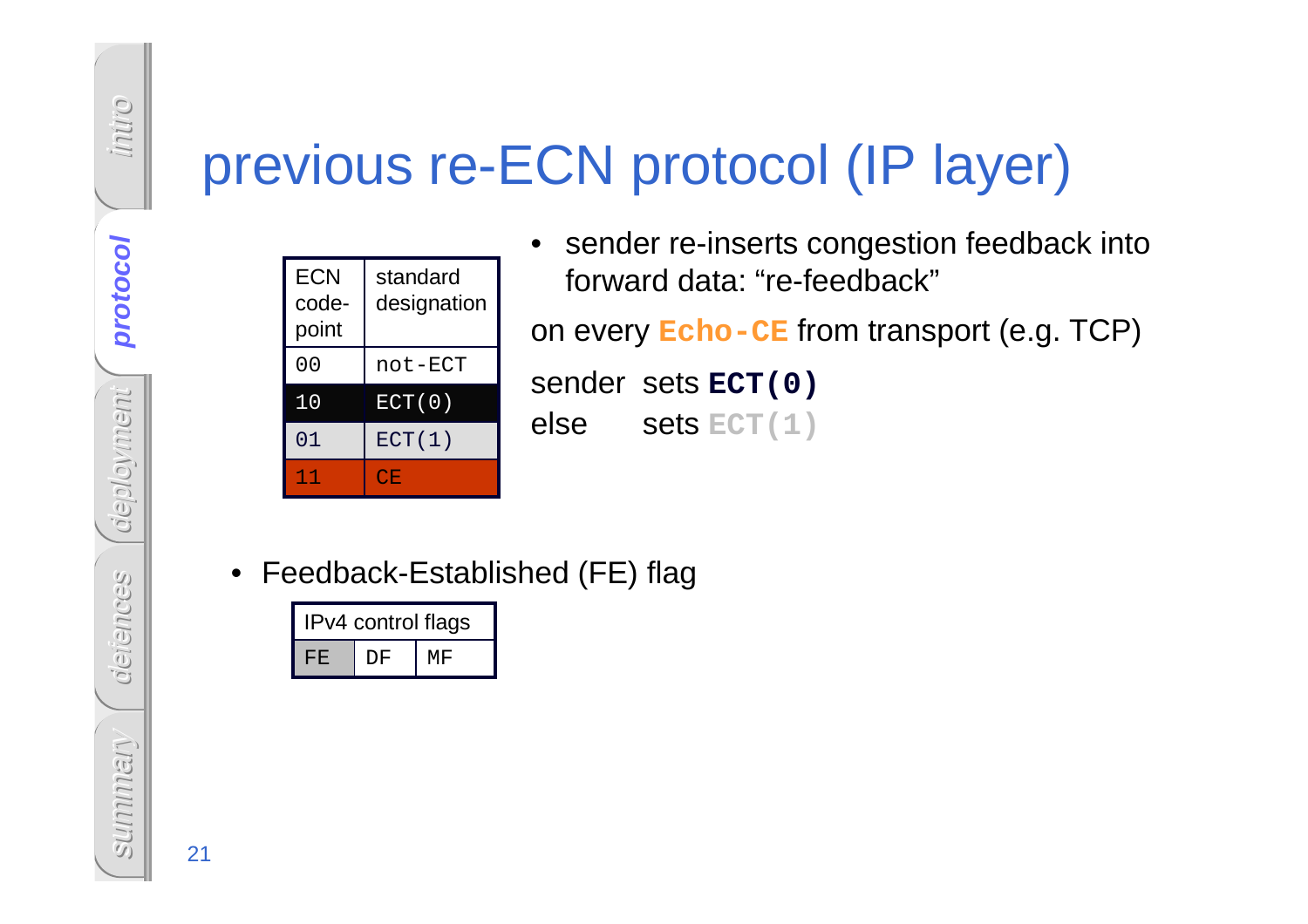- -
- 
- -
- -
- -
	-



o.nun

protocol

security aps

**security aps**

defences